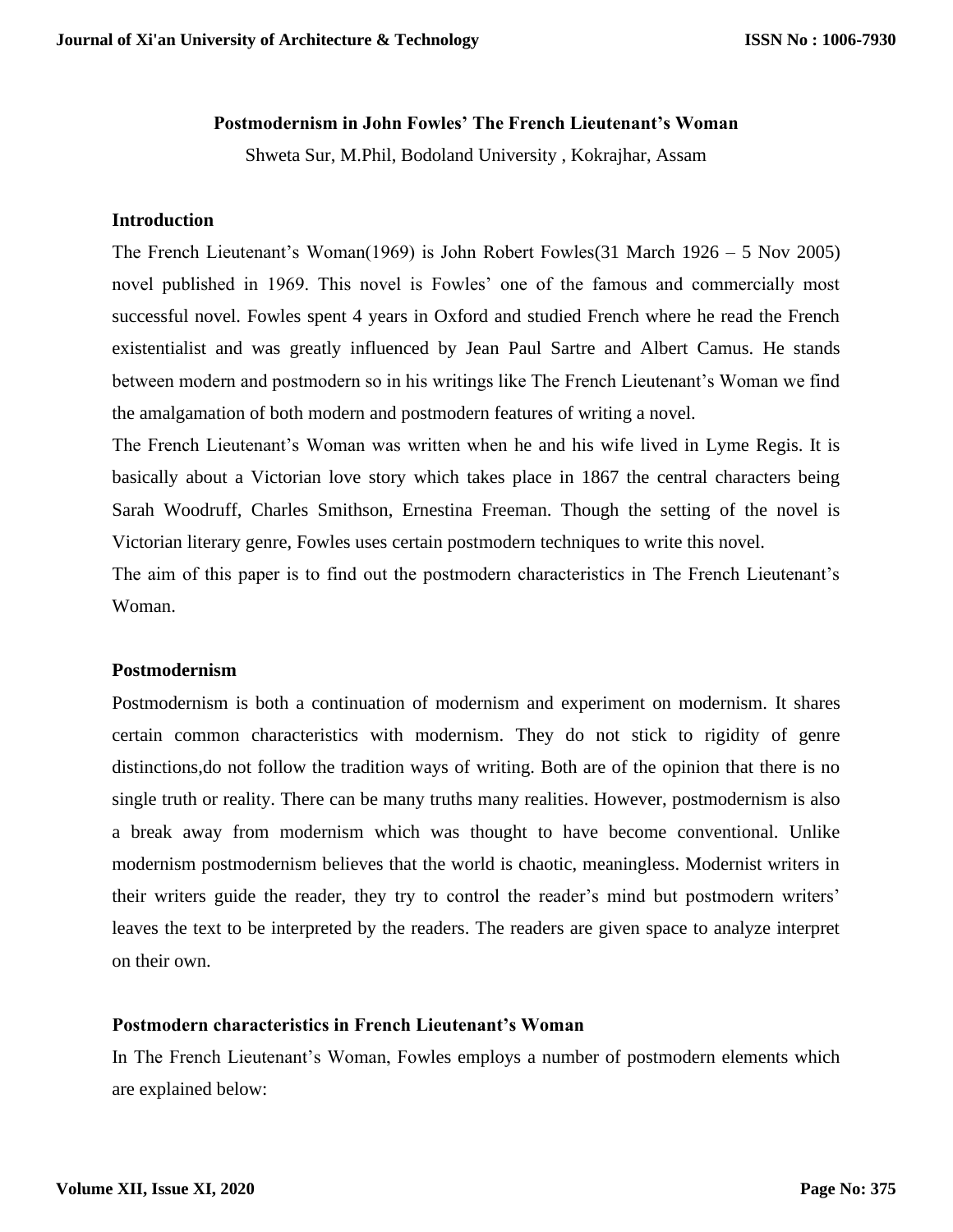# **Intertexuality**

Intertexuality is one of the key features of postmodern writings. It means referring to other texts to explain the meaning of a particular text. This process is deliberately done by the author as it is explicit, the writer himself shows the reader to what text or which writer he is bringing in to explain his text. In The French Lieutenant's Woman we find Fowles at the beginning of every chapter adding epigraphs where he quotes from other texts. He quotes from Thomas Hardy's The Riddle , Darwin's The Origin of Species(1859), G.M Young's Portrait of an Age, Mrs Norton's The Lady of La Garaye(1863), Jane Austen's Persuasion, Lord Alfred Tennyson's In Memoriam(1850), Maud(1855), Marx's Capital(1867) etc. Again the setting of the novel is Lyme Regis which is also the setting of the novel Persuasion.

## **Parody**

It is one of the characteristics of postmodernism. In Linda Hutcheon's view "parody signals how present representations come from past ones and what ideological consequences derive from both continuity and difference." Parody "is usually considered central to postmodernism"In The French Lieutenant's Woman the Victorian narrative style is being parodied by the use of modern narrative style. He points out the differences between an omniscient narrator and a nonomniscient narrator reflecting that readers no longer believe that the author knows everything. In Chapter 13, Fowles regards the novelist as God - "a convention universally accepted at the time of my story: that the novelist stands next to God." In The French Lieutenant's Woman we find the author as God but in a different manner in the sense that he is no longer a God who knows everything but God who can do anything. Fowles uses epigraphs in each chapter to make a parody of Victorian period.The character of Sam Farrow,servant of Charles is parodied who says cockney English and is modelled on Sam Weller, a character of Charles Dickens' Pickwick Papers.

Parody is not just mockery it is also revision of past, repetition with difference. We find Victorian characters but they are not like the conventional Victorian characters. Lines which depict this are-

"Good Heavens, I took that to be a fisherman. But isn't it a woman?" (Here the woman is Sarah.) "The girl lay (Sarah) lay in the complete abandonment of deep sleep,on her back." In Victorian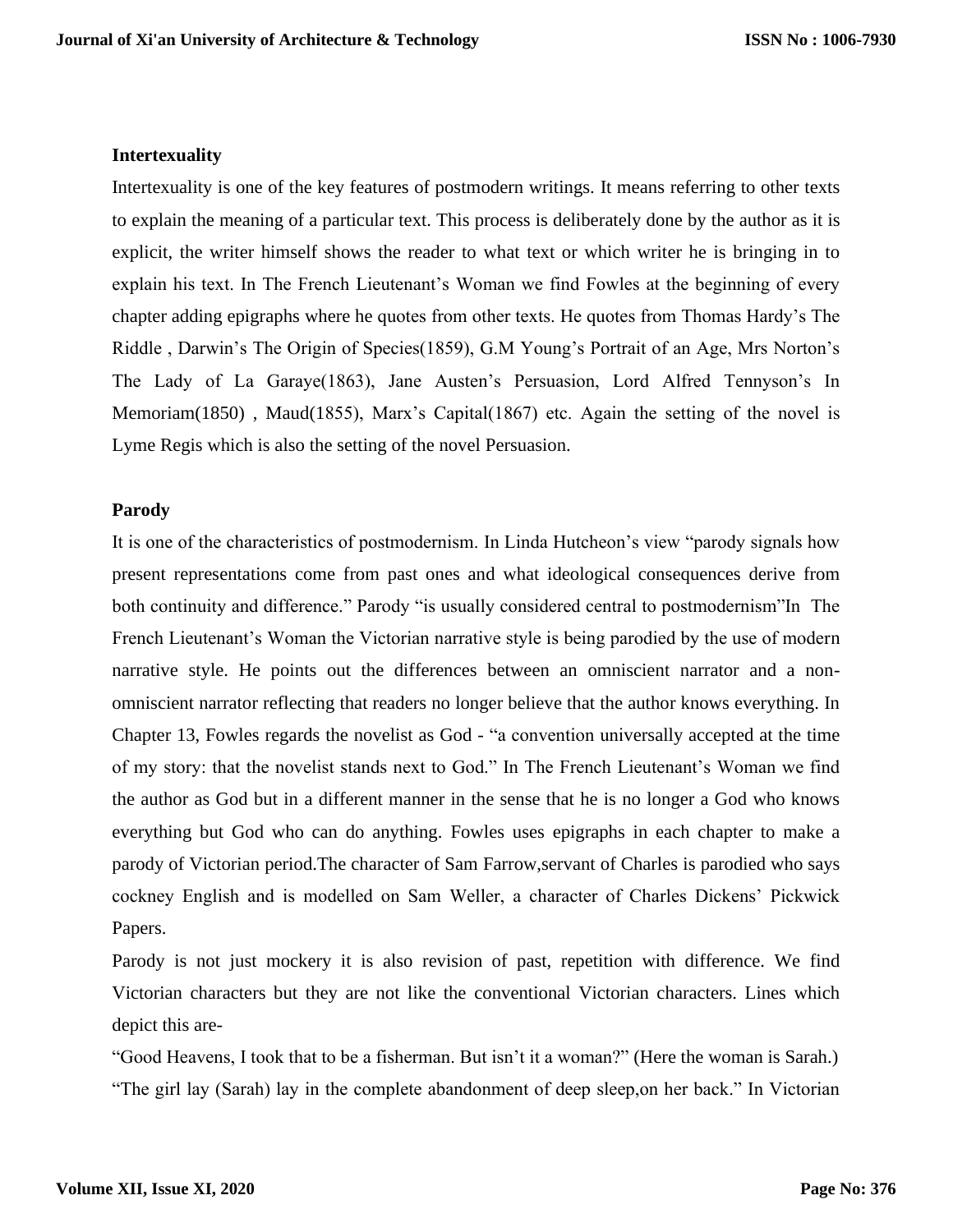society woman were always escorted by a male member but Sarah is portrayed to be alone.

In Chapter 5 we find "to catch her (Ernestina) eye in the mirror- was a sexual thought". Ernestina is a prude and at the same time she is a product the Victorian era. Again by giving the story multiple endings and the characters to take decisions according to their will Fowles parodies the style of Victorian ending. He also reflects that there were more brothels than churches in England during the Victorian period- "Where more churches were built than in the whole previous history of the country; and where one in sixty houses in London was a brothel" (chapter- 38).

Parody can be both mockery and affectionate. Reading Fowles we know that he had deep affection for the Victorian writings. Fowles uses Victorian features, he brings in Victorian writers like Tolstoy, Dostoyevsky who knew about human experiences. There is the use of narrational voice to express opinions. Fowles in his novel retains some of the Victorian features but parodies.

# **Metafiction**

A playful element of postmodern writing is metafiction. While reading fiction readers are carried away to a different world, metafiction reminds that the readersof being in a fictional world. It makes the reader aware of the author. It's a kind of disruption that interrupts the reader. In Professor Chang Yaoxin's view writing about fiction in the form of fiction is metafiction. When Fowles writes about Charles in Chapter 3 the twentieth century inventions are mentioned "Though Charles liked to think of himself as a scientific young man and would probably not have been too surprised had news reached him in future of the aeroplane, the jet plane, television, radar…" which reminds us that we are reading a fiction. We find that fact and fiction are combined from lines like "…Charles would almost certainly not have believed you- and even though, in only six months from this March of 1867, the first volume of Kapital was to appear in Hamburg."Chapter 13 of The French Lieutenant's Woman is crucial in this regard where Fowles says "I do not know. This story I am telling is all imagination." (answering to the question "Who is Sarah?" "Out of what shadows does she come?" at the end of Chapter 12). He interferes in the novel and destroys the illusion of reality to explain the Victorian era or the charactersand gives his comments.

Linda Hutcheon uses the term "historiographicmetafiction"(the term was coined by Hutcheon in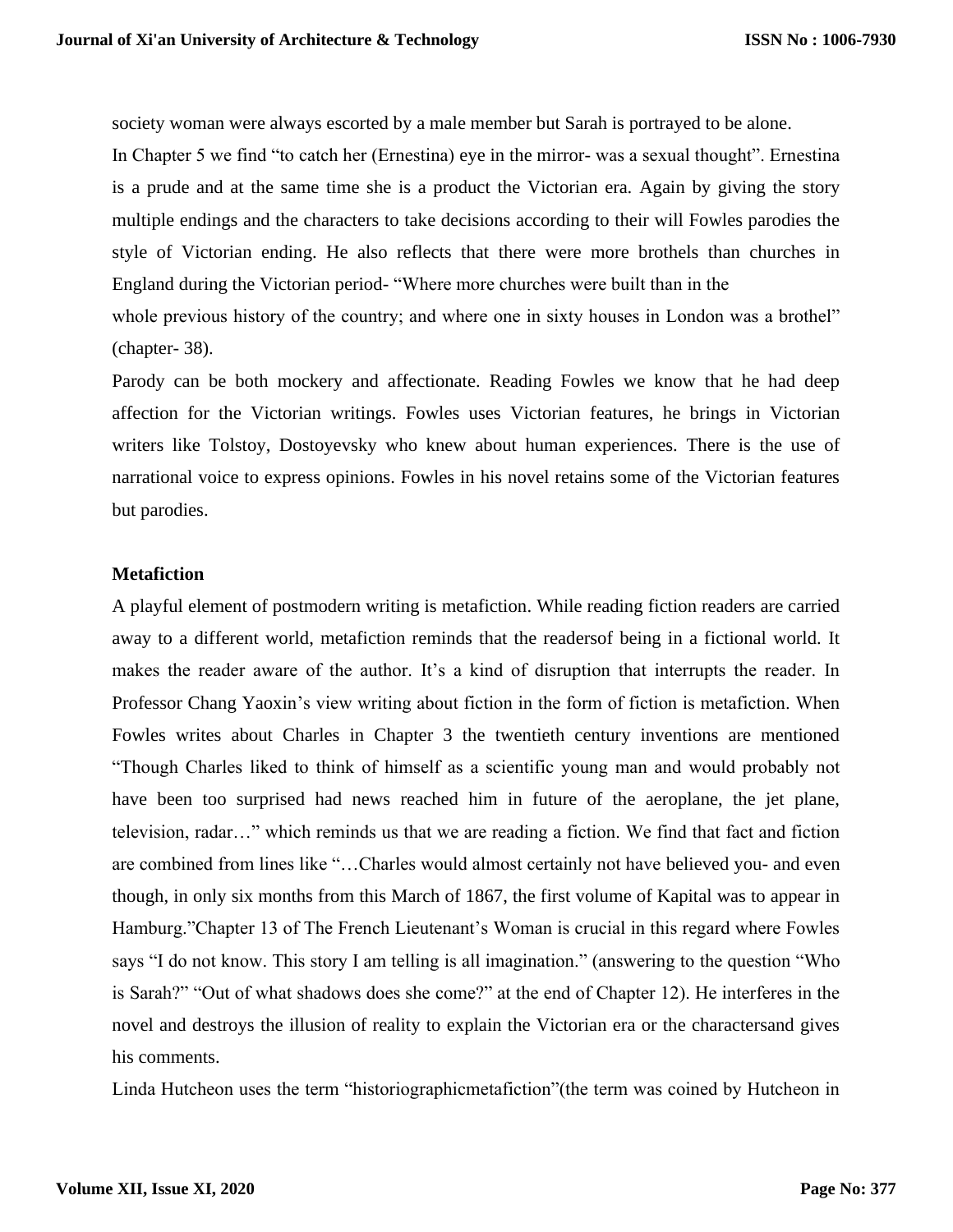the late 1980's) . It means combination of historical fiction and metafiction; fictionalizing actual characters and events. We find real world figures and fictional characters at the same time like Jane Austen, Karl Marx, Charles, Ernestina, Sarah etc. Fowles chooses and age of the past to write his fiction and tells about the Victorian era in his own way. Fowles novel is a historical metafiction in the sense that he uses history, historical setting and historical figures.

## **Openending**

The endings of the postmodern novels are different from the traditional novels. Postmodern novels do not have closed endings.The endings are left for the readers to interpret analyze as they like. In Fowles there are three endings of the novel. The endings of the novel are in Chapter 44, 60 and 61. The ending of chapter 44 is conventional while in chapter 60 and 61 are unconventional. In the first ending Charles left Sarah and married Ernestina,but he rejects this ending saying to be traditional in Chapter 45. In the second ending, Charles breaks his engagement with Ernestina and re unites with Sarah. Charles is a rejected lover in the last ending which is very much postmodern as it shows the existential quest. Fowles leaves for the readers to choose one of the endings or add another if the readers wants to.

### **Plurality of meaning**

Postmodernism believes in plurality of meanings. There is no one truth or one reality, there can be many. Truth depends upon conditions and situations. Meaning cannot be fixed. In The French Lieutenants Woman. Readers are confused when in Chapter-4 the narrator says "I need hardly add that at the time the dear, kind lay knew only the other, more Grecian, nickname." The readers might feel that he is means "tragedy" and not her nickname "whore".Moreover, uses of phrases like "I guess", "I think"gives the readers freedom to add think in many different ways. The three endings of the novel are right, which shows that plurality of meanings. It shows the reality of life. In life, there is no straight away path to anything there is no such thing called a single end or a fixed meaning of life. The readers are given freedom to interpret in their own way which displays plurality of meaning.

#### **Existentialism**

Another most important characteristic of postmodern writing is existentialism. Existentialism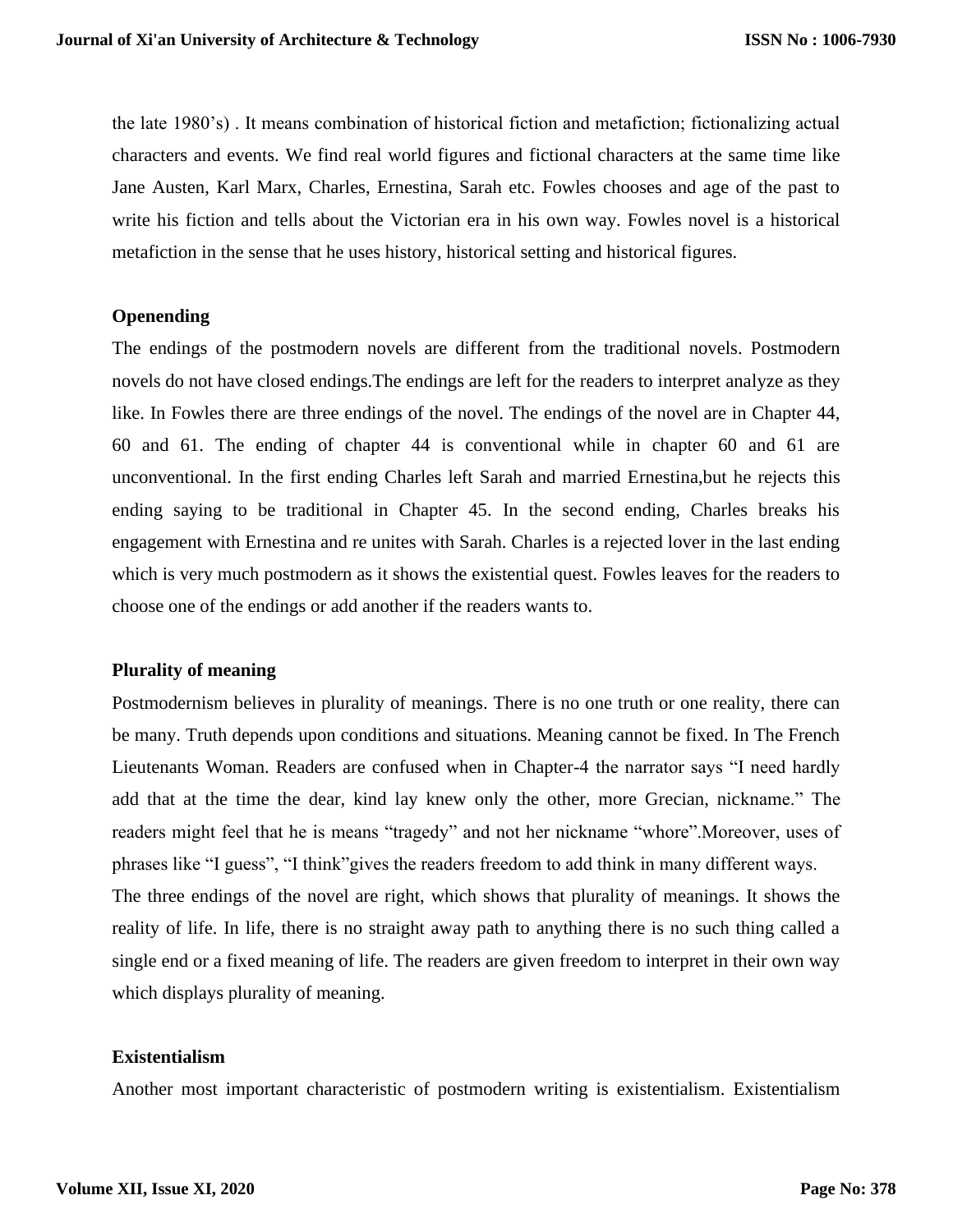questions the very existence of human beings, it tries to answer to questions like, "Is there any meaning of life?" It emphasizes freedom of choice and suggest that change is possible. During 1947 to 1950 when Fowles was in Oxford University the French existentialism was in vogue. He was influenced by existentialist philosophers like Jean Paul Sartre and Albert Camus. In John Fowles view existentialism "is not a philosophy, but a way of looking at, and utilizing other philosophies." In The French Lieutenant's Woman we find this theory being used by Fowles. Using the theme of existentialism Fowles writes, "She (Sarah) made him aware of a deprivation. His future had always seemed to him of vast potential; and now suddenly it was a fixed voyage to a known place. She had reminded him of that." Sarah reminds him that if he marries Ernestina there will be no other possibilities in his life which reflects existentialism. Charles and Sarah are existential characters. At the beginning of the novel we find them living a life which the society wanted them to live one as a gentleman and the other as a prostitute. But at the end they reject each other, Charles decides to live alone and Sarah as a fashionable lady lives in the community of Pre-Raphel. They live a life of their choice.

#### **Narration**

Postmodern narrative techniques differ from that of traditional novels. There is no master narration in postmodern novels. In traditional novels there are omniscient narrators who has full control over the plots and characters. They are the all knowing. In Victorian novels it is seen that the narrators knows everything about their character but Fowles novel we find him rejecting such kind of authorship. About Millie's age he says "nineteen or so" from which we come to know that the narrator is not of sure of her age. He differs from the Victorian narrators as in Chapter 13 we find him saying," I do not know. This story I am telling is all my imagination.""Modern women like Sarah exist, and I have never understood them." which shows that he does not use his power over the characters. The characters enjoys some kind of freedom.

About the Victorian narrators he writes, "the novelist stands next to God. He may not know all, yet he tries to pretend that he does." "Along with the narrator he also intervenes in the story. Again in Chapter 5 the narrator deliberately giving the readers a lie, "Ernestina was to outlive all her generation. She was born in 1846. And she died on the day that Hitler invaded Poland." which he later makes the readers remember. In Chapter 13 he says "Perhaps it is only a game." Though there are unreliable narrators we do not find the narrators deliberately telling lie. Fowles